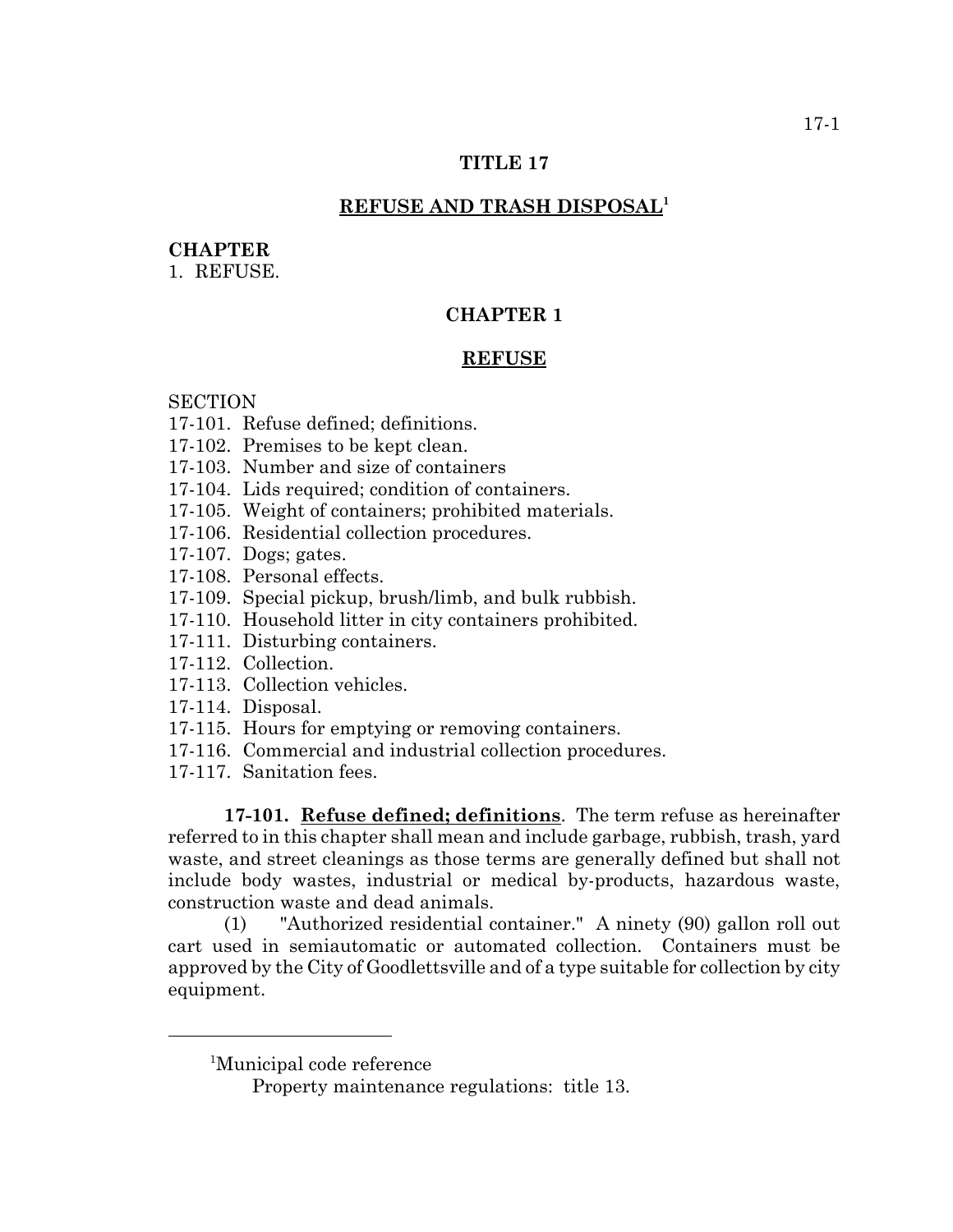(2) "Bulk rubbish." The term bulk rubbish shall mean items which by their seize and shape cannot be readily placed in City of Goodlettsville approved containers, including but not limited to boxes, furniture, bedding and appliances.

(3) "Commercial housing facility." The term commercial housing facility shall mean a structure or grouping of structures, apartment complex, or mobile home park which contains more than four (4) dwelling units. Individually deeded units are excluded from this definition.

(4) "Commercial waste." The term commercial waste shall mean waste resulting from the operation of any commercial, industrial, institutional or agricultural establishment, office or professional building, shopping center, commercial housing facility, church, hospital, club or other similar organization.

(5) "Construction waste." The term construction waste shall mean materials from construction, demolition, repairs, remodeling, including but not limited to bricks, block, stone, concrete, dirt, asphalt, debris, lumber, roofing, plaster, drywall and all types of scrap building materials.

(6) "Hazardous waste." The term hazardous waste shall mean any chemical compound, mixture, substance or article which may constitute a hazard to health or may cause damage to property by reason of being explosive, flammable, poisonous, corrosive, unstable, irritating, radioactive, infectious, or otherwise harmful including hazardous waste as defined in Tennessee Code Annotated, § 68-211-802(a)(7) and household hazardous waste as defined in Tennessee Code Annotated, § 68-211-802(a)(7).

(7) "Industrial waste." The term industrial waste shall mean all such wastes specific to industrial, manufacturing or processing plants.

(8) "Infectious waste." The term infectious waste shall mean waste which contains pathogens with sufficient virulence and quantity so that exposure to the waste could result in an infectious diseases. Infectious waste including, but not limited to, those classified by the following:

(a) Isolation wastes - Wastes contaminated by patients who are isolated due to communicable disease as provided in the U.S. Centers for Disease Control Guidelines for Isolation Precautions in Hospitals.

(b) Cultures and stocks of infectious agents and associated biological - Cultures and stocks of infectious agents, including specimen cultures from medical and pathological laboratories, cultures and stocks of infectious agents from research and industrial laboratories, waste from the production of biological, discarded live and attenuated vaccines, and culture dishes and devices used to transfer, inoculate, and mix cultures.

(c) Human blood and blood products - Waste human blood and blood products such as serum, plasma, and other blood components.

(d) Pathological wastes - Pathological wastes such as tissues, organs, body parts, and body fluids.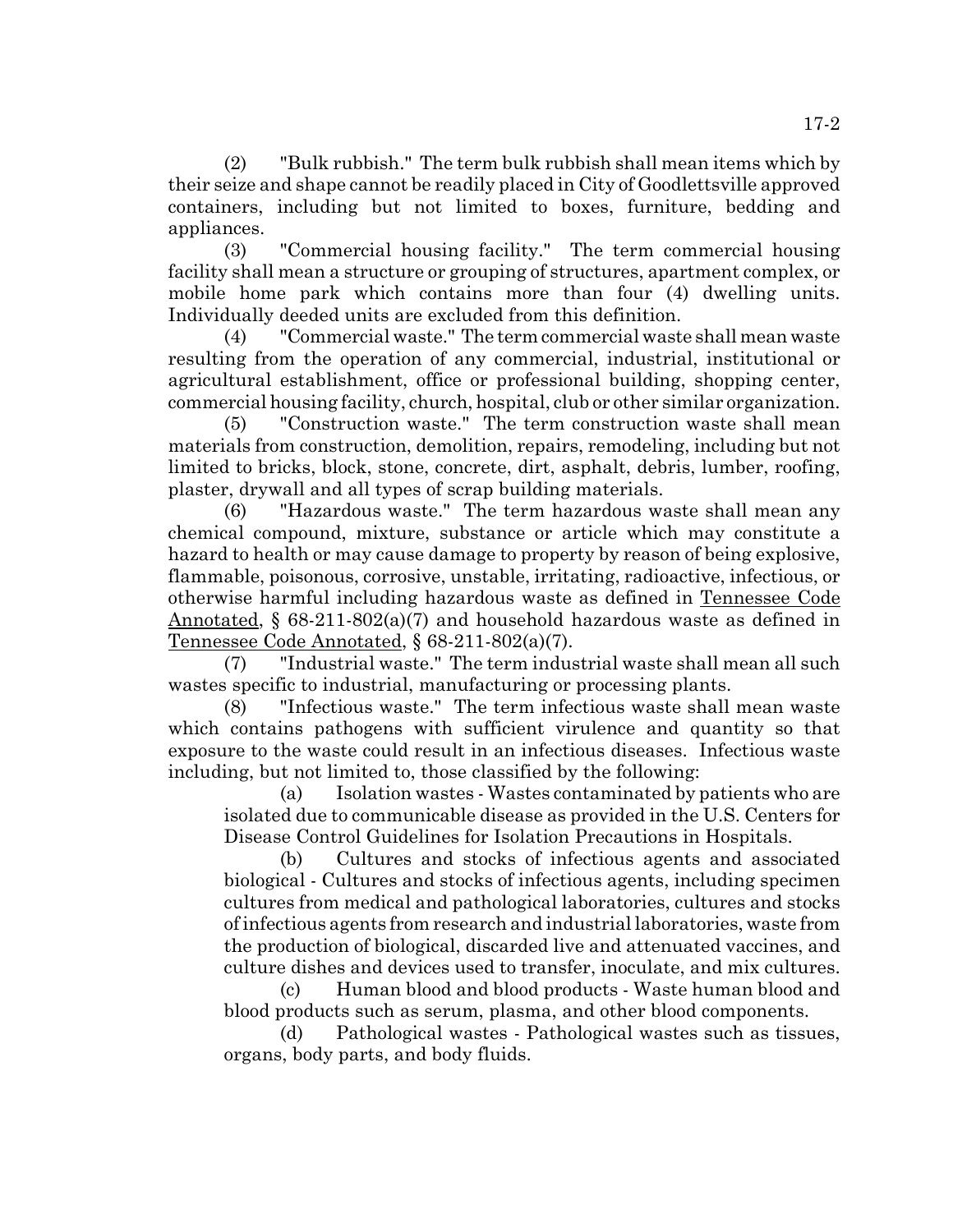(e) Discarded sharps - All discarded sharps such as hypodermic needles, syringes, pipettes, broken glass, scalpel blades, etc. used in patient care, medical research, or industrial laboratories.

(f) Contaminated animal carcasses, body parts, and bedding - Contaminated carcasses, body parts (including fluids), and bedding of animals that were intentionally exposed to pathogens in research, in the production of biological, or in the testing of pharmaceuticals.

(9) "Residential housing facility." The term residential housing facility shall mean a single structure containing four (4) dwelling units or less and not operated as part of a commercial facility.

(10) "Residential waste." The term residential waste means garbage resulting from the operation and maintenance of dwelling units, excluding commercial housing facilities.

(11) "Yard waste." The term yard waste shall mean grass clippings, leaves, tree and shrubbery trimmings, and other related yard waste materials. (2000 Code, § 17-101)

**17-102. Premises to be kept clean**. All persons within the city are required to keep their premises in a clean and sanitary condition, free from accumulations of refuse except when stored as provided in this chapter. (2000 Code, § 17-102)

**17-103. Number and size of containers**. It shall be mandatory that all residential waste collected by the city be first placed in wheeled refuse containers. Upon the effective date of this chapter the owners of newly purchased residential housing facilities, as a condition of starting garbage collection service provided by the City of Goodlettsville, shall pay the sum of seventy-five dollars (\$75.00) to set up the service. Homeowners who purchase and move to another existing residence in the city are exempt from a setup fee for trash pickup service.

Each owner, occupant, or other responsible person using or occupying a residential dwelling unit within the city limits shall be limited to a maximum of two ninety (90) gallon wheeled refuse containers. Any resident needing a second container shall pay an additional fee of seventy-five dollars (\$75.00). Fees may be modified by resolution of the city commission.

The containers shall remain the property of the city at the property address where delivered, and are assigned to residences for the health, safety, convenience, and general welfare of the occupants. Containers which are damaged, destroyed, or stolen through neglect, improper use or abuse by the occupant-users shall be replaced by the city at the expense of the occupants or the owner of the residence. Containers which are owned by the city and damaged in the course of normal and reasonable usage shall be repaired or replaced by the city at no charge to the occupant-users or residence owner. The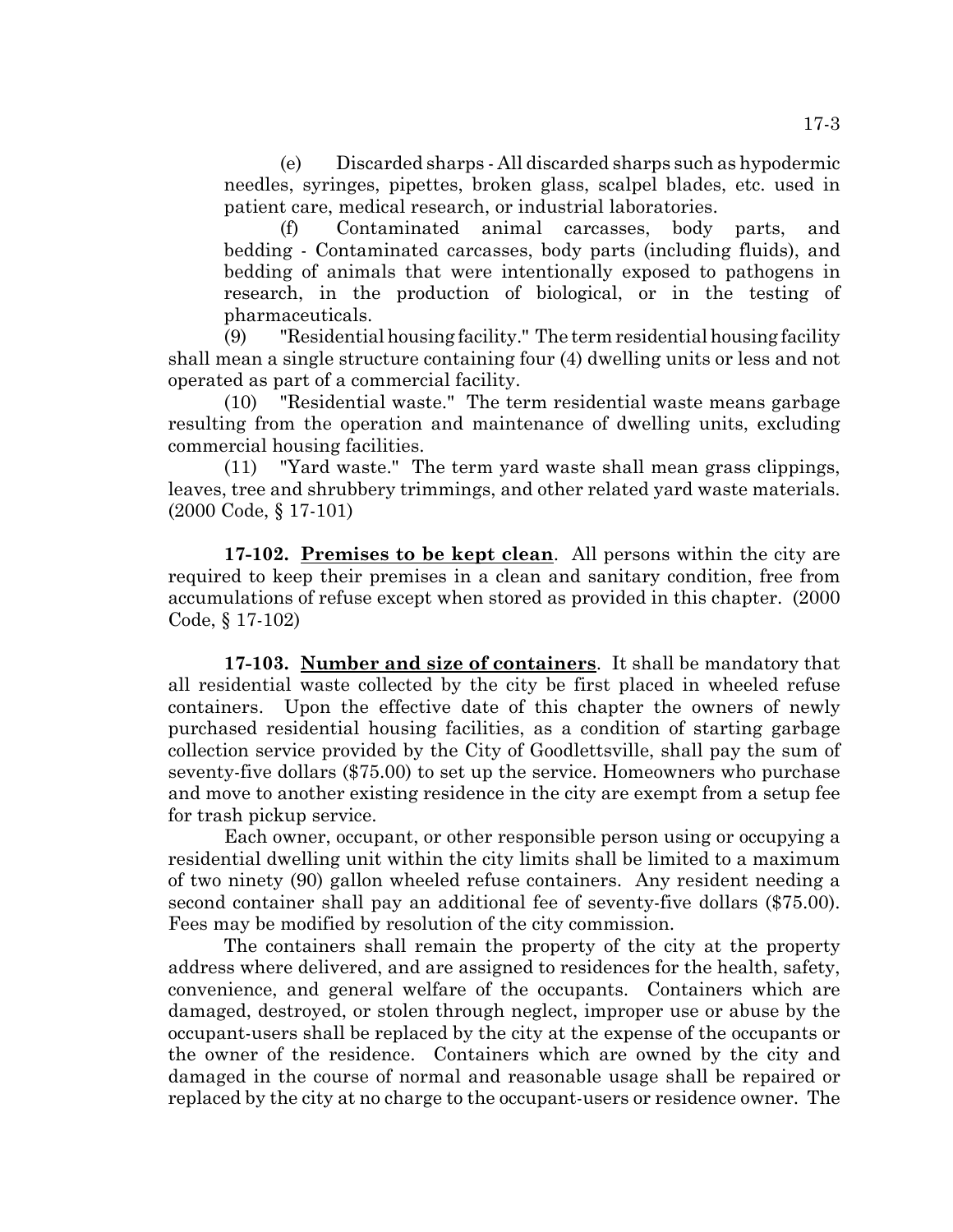containers shall not be damaged, destroyed, defaced, or removed from the premises by any person. Markings and identification devices on the containers except as placed or specifically permitted by the city are expressly prohibited and shall be regarded as damage to the containers.

Where the wheeled container program has not been implemented by the department of public works, residents of those areas will be allowed a limit of four (4) can-type galvanized or plastic containers per dwelling, no smaller than twenty (20) gallons nor larger than thirty (30) gallons. Fifty-five (55) gallon drum barrels are specifically prohibited. Cans weighing over seventy-five (75) pounds will not be picked up. (2000 Code, § 17-103, as amended by Ord. #03-638, Oct. 2003)

**17-104. Lids required; condition of containers**. Lids or covers shall be kept in place in order to make cans watertight. All cans shall be free of ragged or sharp edges and shall be kept as clean and sanitary as possible. (2000 Code, § 17-104)

**17-105. Weight of containers; prohibited materials**. Wheeled containers when filled shall weigh no more than two hundred fifty (250) pounds. Bricks, lumber, rocks, dirt, building materials including paint, remodeling waste, tree limbs, leaves, grass cuttings, garden trimmings, ashes, animal feces, dead animals, or any other material deemed unsafe are prohibited from being placed in containers. (2000 Code, § 17-105)

**17-106. Residential collection procedures**. Collection, conveyance, and disposal of residential waste by the City of Goodlettsville shall be done regularly in accordance with an announced schedule.

Residential collection shall be made from curbside. Containers shall be placed adjacent to and back of the pavement edge if there is no curb. Containers shall be placed in such a location as to be readily accessible for removal by the City of Goodlettsville and in such a manner as not to interfere with overhead power lines or tree branches, parked cars, vehicular traffic, or in any other way that would constitute a public hazard or nuisance. Containers shall not be placed, without the express permission of the city, on a public sidewalk, in the street, or in a drainage ditch.

All residents shall place their containers at curbside or street side no later than 6:30 A.M. on the date of collection. As soon as practicable, but no later than 7:00 P.M., after such containers have been emptied, they shall be removed by the owner or occupant to within, or to the rear of, the premises and away from the street until the next scheduled time for collection.

Application for exemption to the requirements above may be made by any resident who is unable to push the container to the curb due to age, illness, or disability and who does not have an able-bodied person in the residence, or due to extreme driveway grade.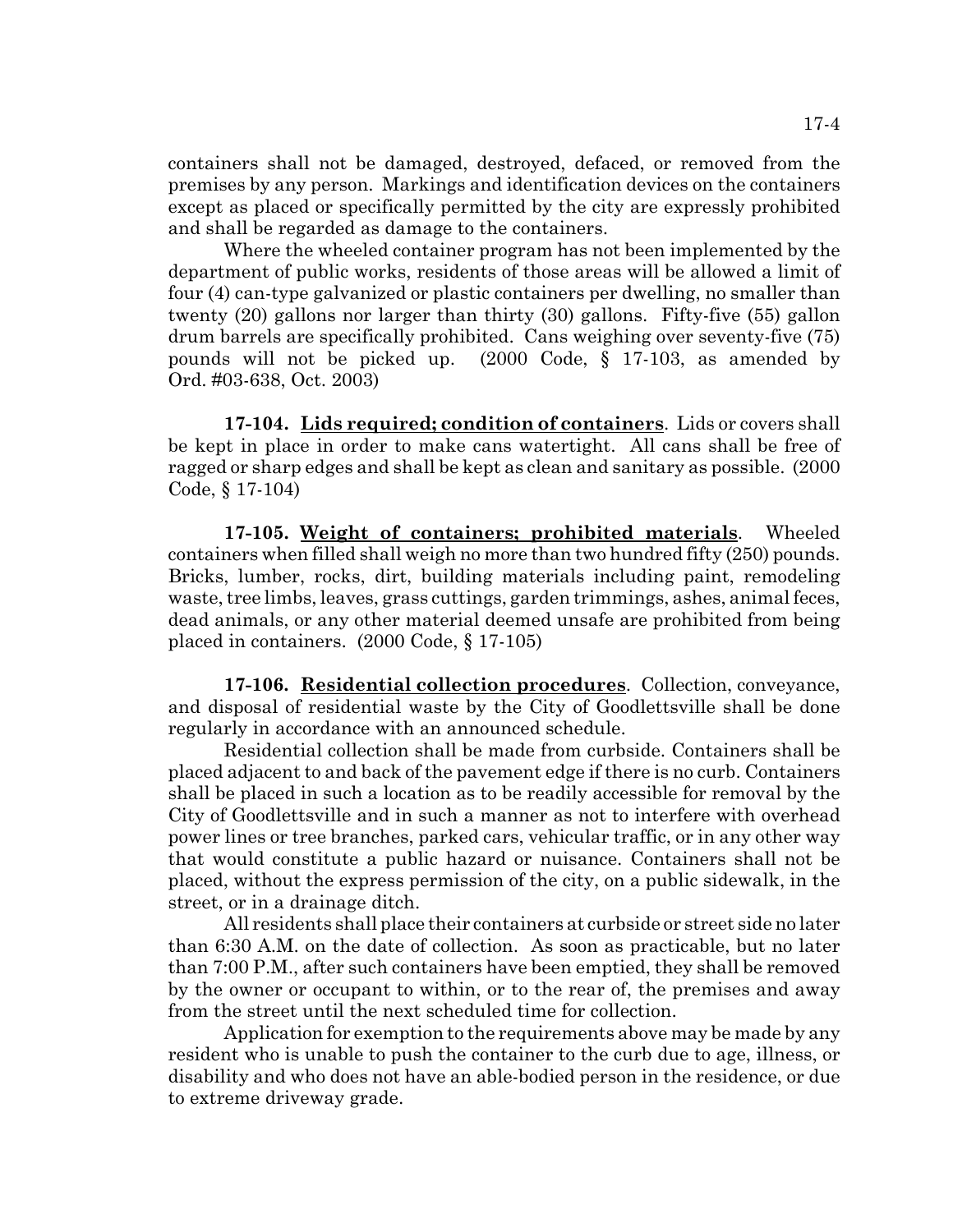In the event a residential occupant of premises has a private driveway of three hundred feet (300') in length or more, with reasonable and adequate space for city refuse vehicles to maneuver in and out for refuse collection, said residential occupant of the premises shall be entitled to have exemption from the requirement of curbside container placement.

Certain areas may also be entitled to have exemption from the requirements of curbside container placement due to physical features that would prevent the safe and efficient collection of residential waste. A statement holding the city harmless for damage to the property by collection vehicles will be executed by the property owner.

Residential waste must be drained of all liquids and secured in plastic bags to prior to placing in containers. The containers shall be maintained in a clean and sanitary manner and shall be thoroughly cleaned by washing as often as necessary to prevent the breeding of flies and the occurrences of offensive odors.

Items prohibited from collection shall include but not be limited to hazardous waste, infectious waste, and construction waste. (2000 Code, § 17-106)

**17-107. Dogs; gates**. Containers shall be placed where collectors may empty them without coming into contact with dogs. Because of the possibility of dog bite and injury, if a dog threatens a sanitation worker and makes pickup impossible, the garbage will not be collected. Where containers are inside a fenced area, a gate at least forty inches (40") wide shall be open to provide safe and convenient passage of collectors and equipment. (2000 Code, § 17-107)

**17-108. Personal effects**. Personal effects shall not be placed near the garage containers. Garbage and refuse shall not be stored in close proximity to other personal effects which are not desired to be collected, but shall be reasonably separated in order that the collectors can clearly distinguish between what is to be collected and what is not. (2000 Code, § 17-108)

**17-109. Special pickup, brush/limb, and bulk rubbish**. All brush (tree limbs, shrubbery and hedge trimmings) must be placed at curbside or street side adjacent to the front property line with the cut ends facing the street. Limb or trunk size shall not exceed eight inches (8") in diameter or ten feet (10') in length. All brush shall be neatly stacked in an un-scattered manner and shall not be placed on top of water/gas meters or valves, piled against utility poles, or any item which could be damaged by collection equipment.

All leaves and grass clippings collected by the city shall be secured in paper bags and placed at the street or adjacent to a driveway that is accessible by city collection equipment.

Collection of residential bulk rubbish shall be free for no more than two (2) "brown goods" items per month (as defined in this section). Collection of all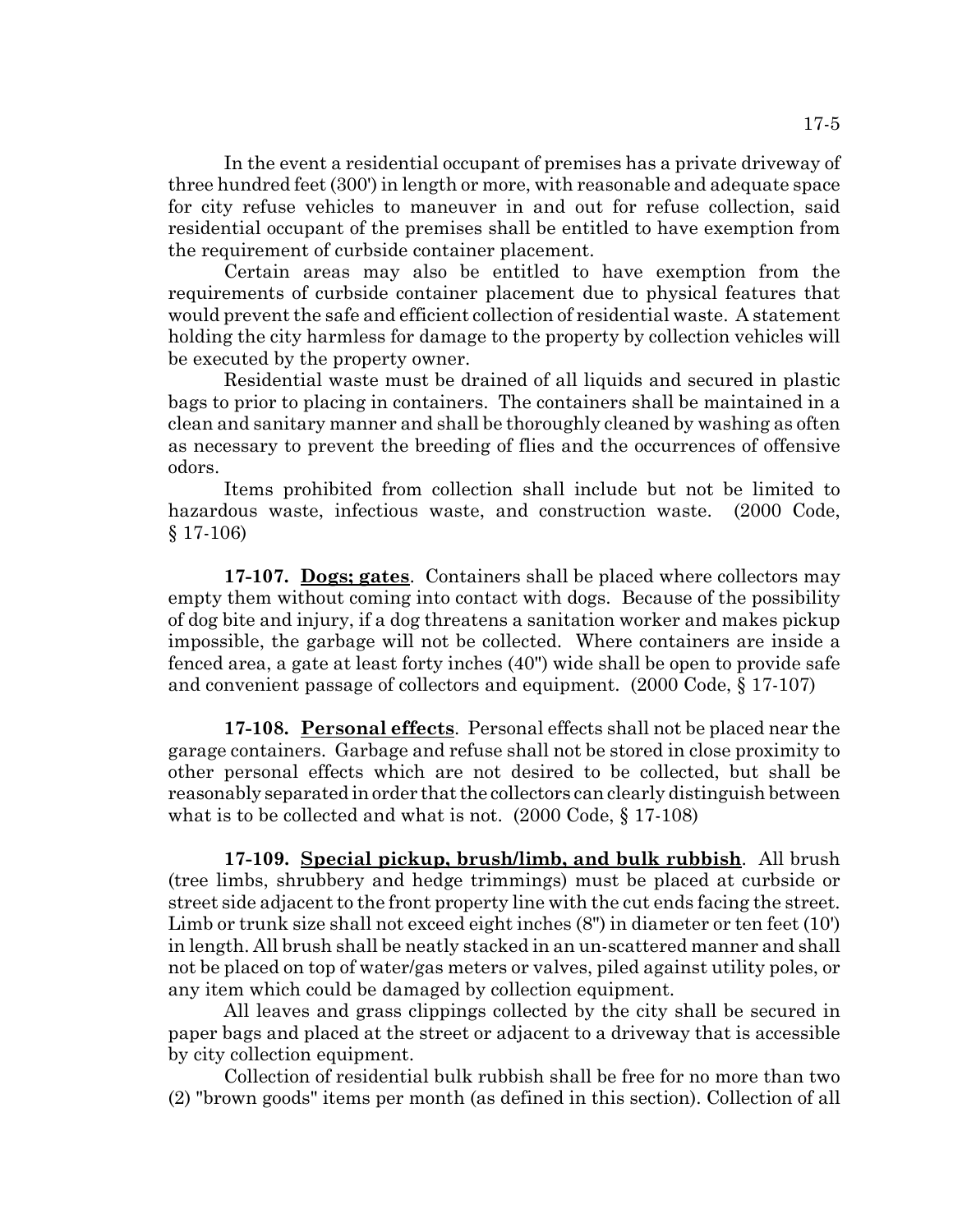other residential bulk item, including white goods (as defined in this section), shall be performed after payment of a fee-for-service by the requesting residential property owner or occupant. Said fee shall be established by a resolution passed by the Goodlettsville Board of Commissioners.

Bulk rubbish must be placed at the street or adjacent to a driveway that is accessible by city collection equipment. Refrigerators and freezers shall have doors removed or secured, and shall have all contents removed. The City of Goodlettsville shall not be responsible for the collection and disposal of construction waste, bulk rubbish, yard waste or any other forms of solid waste generated or produced by contractors, tree trimmers, or persons doing work for profit or personal gain. The removal and disposal of such materials shall be the responsibility of the contractor, developer, or property owner.

Brown goods is defined as furniture, bulky single items, and single items that does not fit within the ninety-six (96) gallon roll trash cart.

White goods is defined as large household appliances. (2000 Code, § 17-109, as amended by Ord. #08-718, July 2008, as replaced by Ord. #19-952, Sept. 2019 *Ch4\_1-23-20*)

**17-110. Household litter in city containers prohibited**. Placement of household litter in city litter barrels placed in recreational locations in the city is prohibited. (2000 Code, § 17-110)

**17-111. Disturbing containers**. No unauthorized personnel shall uncover, rifle, pilfer, dig into, turn over, or in any other manner disturb or use any refuse container belonging to another or to the city. This section shall not be construed to prohibit the use of public refuse containers for their intended purpose. (2000 Code, § 17-111)

**17-112. Collection**. All refuse containers within the corporate limits shall be collected, conveyed, and disposed of under the supervision of such officer as the city manager shall designate. Such officer shall develop and provide to the public, such rules as deemed necessary to implement this chapter except that such rules may not conflict with the provisions of this chapter. Collections shall be made regularly in accordance with an announced schedule in the absence of unforeseen circumstances. (2000 Code, § 17-112)

**17-113. Collection vehicles**. The collection of refuse shall be by means of vehicles with beds constructed of impervious materials which are easily cleanable and so constructed that there will be no leakage of liquids draining from the refuse onto the streets and alleys. Furthermore, all refuse collection vehicles shall utilize closed beds or such coverings as will effectively prevent the scattering of refuse over the streets or alleys. (2000 Code, § 17-113)